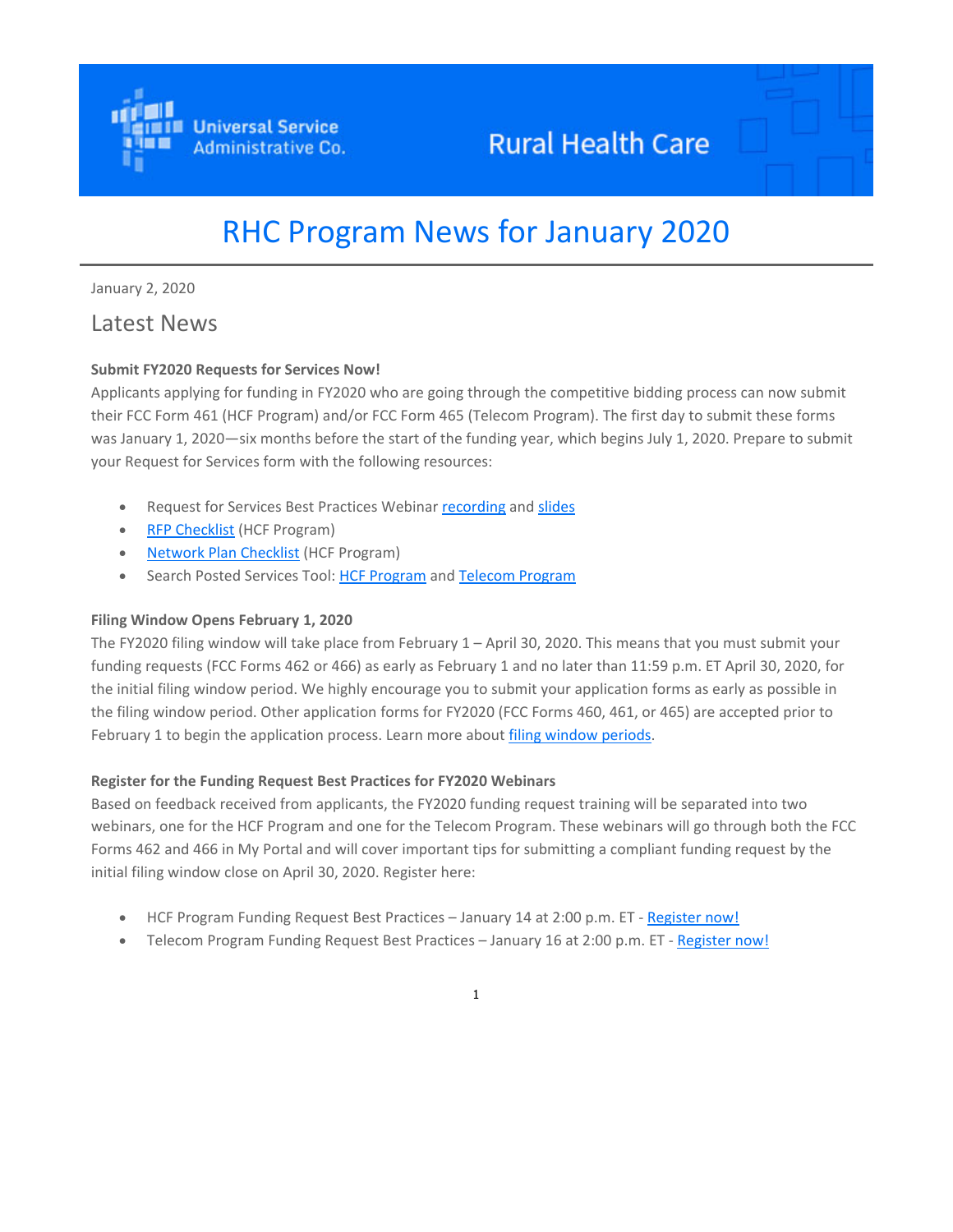#### **FCC Releases Public Notice DA 19‐1253**

On December 10, 2019, the FCC released Public Notice DA 19-1253, providing guidance on the implementation schedule for reforms adopted by the FCC in Report and Order 19‐78. As detailed in the Public Notice, some of the reforms originally scheduled to take effect in FY2020 will now be implemented in FY2021. The USAC Report and Order 19-78 webpage and tip sheet have been updated accordingly.

### **Consortia Majority Rural Rule for FY2020**

Beginning in FY2020, all current and new HCF Program consortia must be "majority rural." FCC Report and Order 19‐78 eliminates the three‐year grace period for consortia to become majority rural; there will also be no grandfathering of prior Pilot Program consortia or other existing consortia.

"Majority rural" means that *more than* 50% of participating HCPs in a consortium must be rural. For example, if a consortium has five participating HCPs, at least three of those HCPs must be in a rural area for the consortium to be deemed "majority rural." Funding requests filed by consortia that are not in compliance with this rule will be denied. Download the Consortia Rurality Compliance Tip Sheet.

### Important Reminders

### **Letter of Agency (LOA) My Portal Enhancements**

My Portal no longer allows consortia leaders or account holders to submit forms on behalf of health care provider (HCP) sites with expired LOAs. Account holders of the consortia and their member HCPs will now receive automatic emails from My Portal when an LOA is about to expire and will be required to update any expired LOAs. For instructions on how to submit an updated LOA, view the LOA submission guide.

### **Third Party Authorizations (TPAs) Must Be Up to Date**

Applicants must have their TPAs up to date through FY2020, at a minimum. This requirement applies if you use a consultant or third party to submit information to USAC on your behalf. Before submitting a form, please check to ensure your authorization documents are up to date. FCC Forms submitted with expired TPAs will result in applicants receiving Information Requests. Download a Sample TPA.

#### **Account Holder Guidance**

Now is a great time to review your HCP's account holders. USAC recommends having at least one secondary account holder per HCP. We've created guides for primary account holders with instructions for adding additional account holders in My Portal:

- Telecom Account Holder Guide
- **Healthcare Connect Fund Account Holder Guide**

### **What to do if You Receive an Information Request**

FCC Forms submitted with incomplete or missing documentation cannot be processed, and RHC reviewers will reach out to all account holders (the primary and all secondary and tertiary account holders associated with that HCP) with a request for additional information ("Information Request"). Information Requests are sent to collect any missing documentation, address deficiencies, or to ask clarifying questions about the FCC Form. If you receive an Information Request, you must respond to it within 14 calendar days. Failure to respond within the 14 calendar days will result in a denial of funding, so be sure to meet that deadline.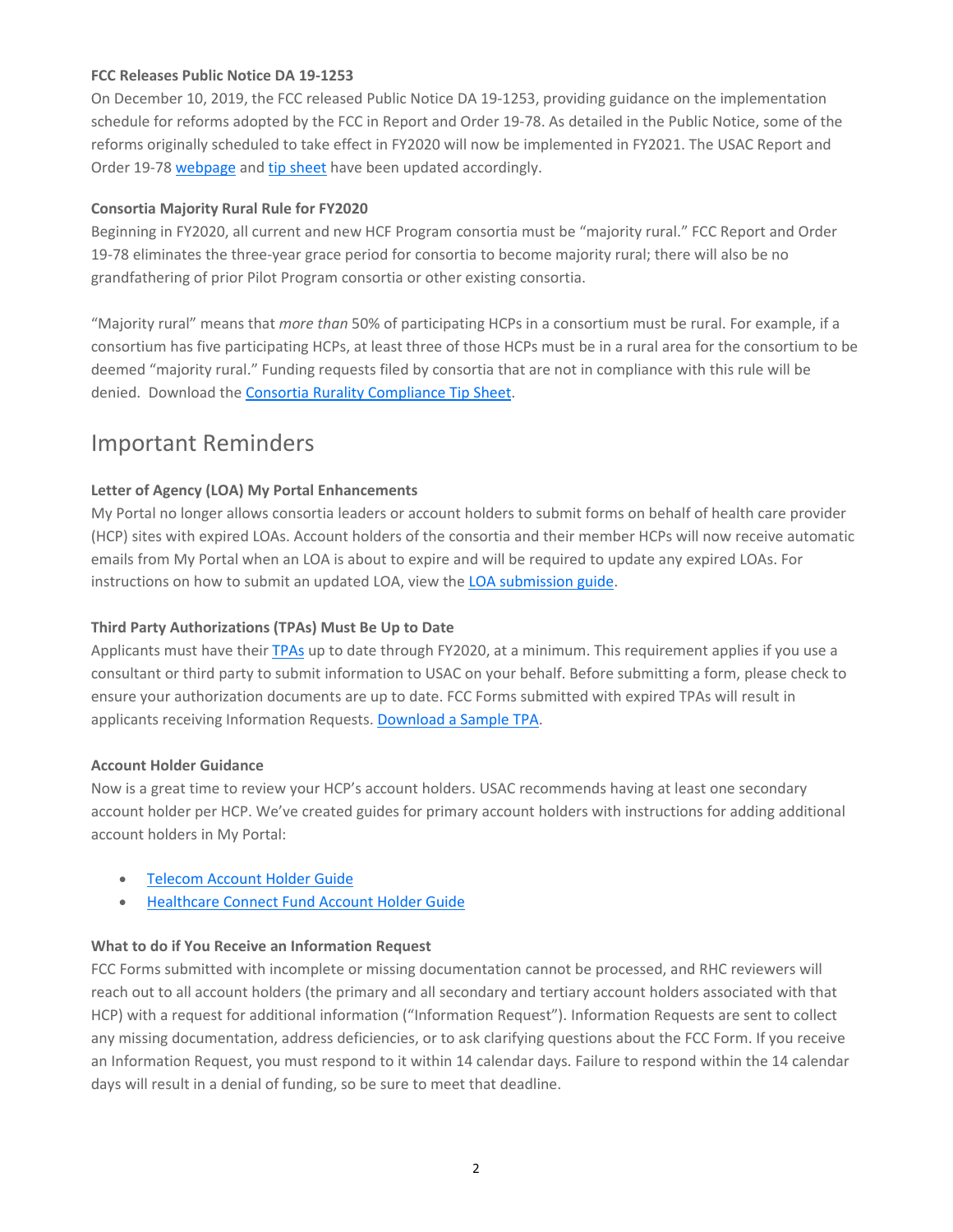Information Request Tips for the Telecom Program

- Applicants can receive Telecom Program Information Requests through My Portal OR by email
	- o For Information Requests received through My Portal, applicants should respond through My Portal only
	- o For Information Requests received by email, applicants should "Reply All" to respond to the Information Request by email
- Use Chrome/Firefox Only when using My Portal
- When uploading a document as a response, the document should be limited to 10MB and its file name should not contain any special characters, only letters and numbers

Information Request Tips for the HCF Program

 Applicants that receive HCF Program Information Requests through email should "Reply All" to respond to an Information Request by email

### **FCC Form 460 Best Practice**

During the submission of an FCC Form 460, we recommend that applicants upload any supporting documentation necessary to validate form data to the "Supporting Documentation" section. This includes any documentation that is relevant to the required fields of the FCC Form 460. Doing so creates additional visibility into the eligibility of the HCP and increases the likelihood of a faster review. A few examples include:

- Hospital licenses, with the address clearly posted, to verify a non-profit hospital
- A recent bill or lease, with the address clearly posted, to verify the HCP address provided on the FCC Form 460
- Public tax documents to verify the Non-Profit Tax ID (EIN)
- Health Resources and Services Administration (HRSA) accreditation to verify a community health center

You can submit your FCC Form 460 at any time during the funding year.

### **Filing an Appeal**

Any party that wishes to appeal a USAC decision must file an appeal with USAC within the required 60 days of the date when USAC issued the decision. All appeals must be sent to RHC-Appeals@usac.org. The following information must be included in the appeal:

- Applicant or service provider who is filing the appeal (i.e. HCP number, service provider's 498 ID (SPIN))
- Contact information of the person who can discuss the appeal with USAC in detail (include name, address, telephone number, and email address)
- Documentation of USAC's decision (e.g., copy of USAC's decision letter being appealed)
- Supporting documentation such as forms and previous correspondence with USAC
- A precise explanation of the relief sought through the appeal

USAC may reach out for additional information while reviewing your appeal, but failure to provide all of the information listed above within the 60-day period may result in denial of your appeal. Parties seeking a waiver of FCC rules (e.g., waiver of deadlines) should file the waiver request directly with the FCC because USAC cannot waive FCC rules.